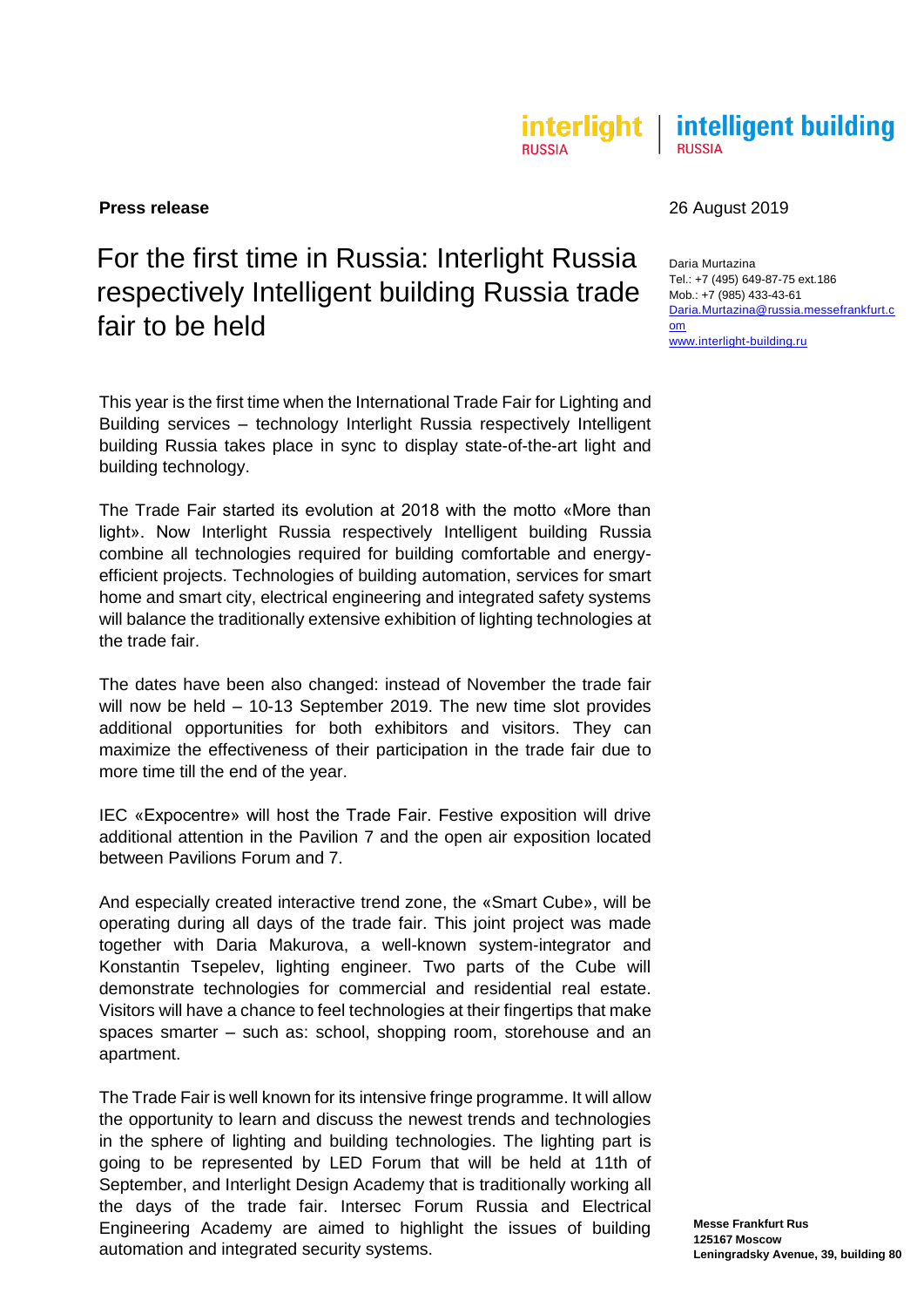The General partner of the trade fair is BOOS LIGHTING GROUP.

More than 400 companies from 22 countries: Armenia, Belarus, Finland, France, Germany, Hungary, Italy, Japan, Korea, Kyrgyzstan, Poland, Portugal, Russia, Spain, Thailand, the Netherlands, the Czech Republic, Turkey, Ukraine, as well as China including Taiwan and Hong Kong – will take part at the trade fair.

# **Press materials:**

<https://interlight-moscow.ru.messefrankfurt.com/moscow/en/press.html>

Our social media: <https://www.facebook.com/InterlightIntelligentBuildingRussia> [https://vk.com/interlight\\_building](https://vk.com/interlight_building) https://www.instagram.com/interlight\_moscow <https://www.youtube.com/channel/UC5ttd62ylzqyV03M8stQBCg>

**Messe Frankfurt also organises a series of light and building technology exhibitions in Asia including Guangzhou Electrical Building Technology, Guangzhou International Lighting Exhibition and Shanghai International Lighting Fair. The company's light and building technology trade fairs also extend to markets in Argentina, India, Thailand, Russia, the UAE and other countries and regions.** 

For more information on Light + Building shows worldwide, please visit [www.light](http://www.light-building.com/brand)**[building.com/brand](http://www.light-building.com/brand)**

**To learn more about SSHT and SIBT, please visit [www.building.messefrankfurt.com.cn](http://www.building.messefrankfurt.com.cn/) or email [building@china.messefrankfurt.com.](mailto:building@china.messefrankfurt.com)**

## **Background information on Messe Frankfurt**

Messe Frankfurt is the world's largest trade fair, congress and event organiser with its own exhibition grounds. With more than 2,500 employees at 30 locations, the company generates annual sales of around €718 million. We have close ties with our industry sectors and serve our customers' business interests efficiently within the framework of our Fairs & Events, Locations and Services business fields. One of the Group's key USPs is its closely knit global sales network, which extends throughout the world. Our comprehensive range of services – both onsite and online – ensures that customers worldwide enjoy consistently high quality and flexibility when planning, organising and running their events. The wide range of services includes renting exhibition grounds, trade fair construction and marketing, personnel and food services. Headquartered in Frankfurt am Main, the company is owned by the City of Frankfurt (60 percent) and the State of Hesse (40 percent).

For more information, please visit our website at[: www.messefrankfurt.com](http://www.messefrankfurt.com/)

Messe Frankfurt RUS, the subsidiary of the international exhibition organizer, works in Russia since 2002. The portfolio includes 16 international exhibitions and forums in Moscow and Kazan. Messe Frankfurt RUS is an exclusive operator of two Chinese national shows in Moscow - China Machinery Fair and China Commodity Fair, organized by Ministry of commerce of China. The staff of the company is more than 50 competent specialists with strong expertise in organization different kinds of events.

operates the leading events in automotive sector - MIMS Automechanika Moscow, Page 2 In 2015 together with ITE Expo OOO established a joint-venture ITEMF Expo. The company